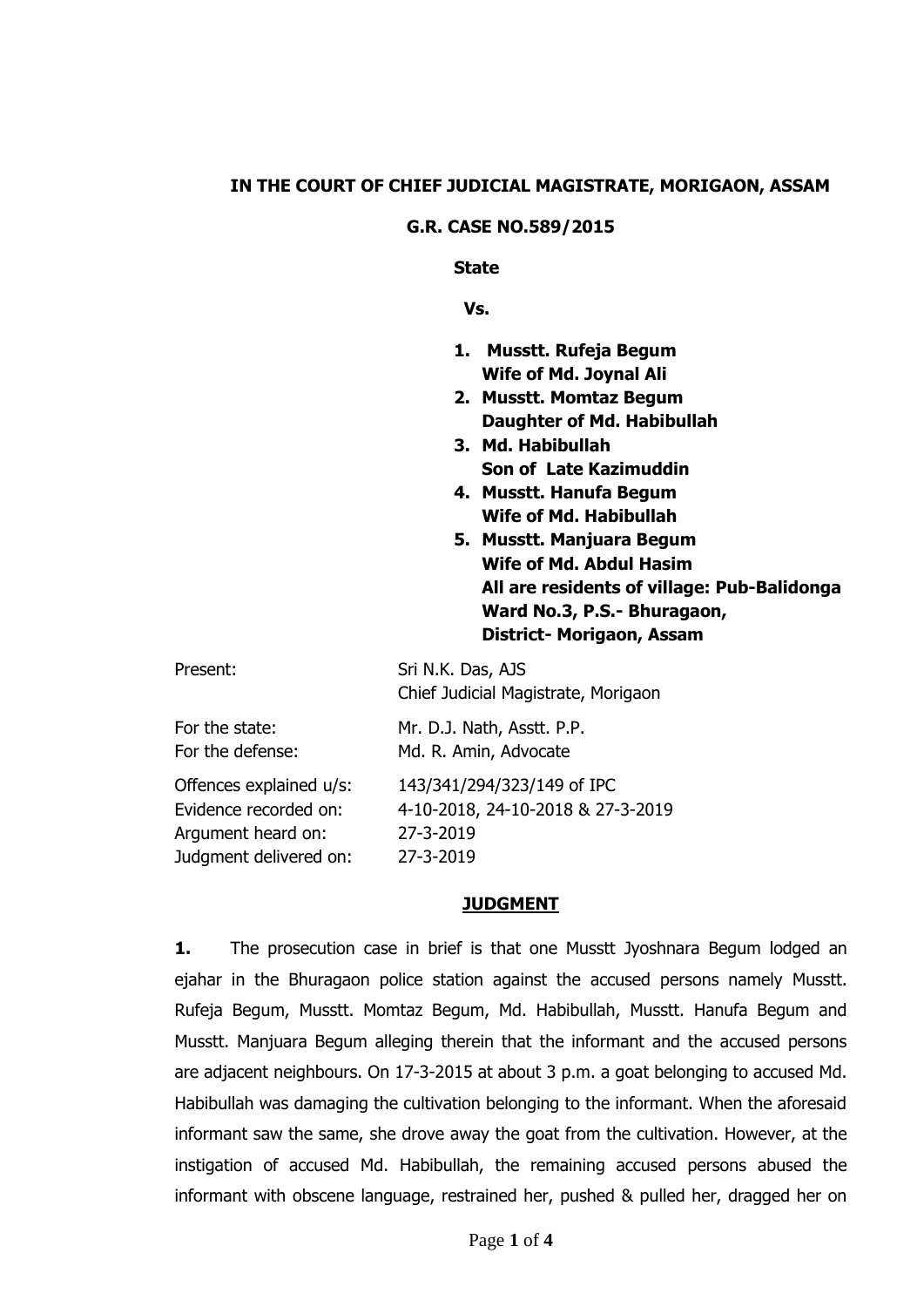to the courtyard of the house of the accused persons, mercilessly inflicted fist blows, kicks etc. on her, pulled her hair and in order to kill her, the accused Md. Habibullah inflicted a blow on her head with a bamboo stick causing severe injuries on her head. Blood oozed out of her head injury.

**2.** The ejahar was received in the Bhuragaon police station on 17-3-2015 and a Bhuragaon police station case No.53/2015 under sections 341/143/294/354/307/325 IPC was registered and one sub inspector of police Sri Anthani Rongpy was assigned to complete the investigation of the case by the Officer-in-Charge of the said police station. On completion of investigation, police submitted charge sheet against all the five accused persons under sections 341/143/294/323 of IPC.

**3.** On appearance before court copies of all relevant documents were furnished to the accused persons under section 207 CrPC. Particulars of offences under sections 143/341/294/323/149 of IPC were explained to the accused persons to which they pleaded not guilty and claimed to be tried.

**4.** Prosecution in support of its case examined 3 (three) witnesses namely Md. Abdul Hasim, Md. Umar Faruque and Musstt Jyoshnara Begum, as PW-1, PW-2 and PW-3, respectively. The ejahar is exhibited as exhibit-1 and informant put her thumb impression on the ejahar. Examination of the accused persons under section 313 CrPC was dispensed with for lack of incriminating materials. Defense side refused to adduce any evidence.

**5.** I have heard the arguments of both sides, perused the case record and considered the same. The points for determination are as under:

- i. Whether the accused persons, on or about 17-3-2015, at about 3.00 p.m. at village Pub-Balidonga, Ward No.3, under Bhuragaon police station, were members of an unlawful assembly and thereby committed an offence punishable under section 143 of IPC?
- ii. Whether the accused persons on or about same date, time and place, in prosecution of common object of the unlawful assembly, wrongfully restrained Musstt Jyoshnara Begum, so as to prevent her from proceeding in any direction in which she had a right to proceed and thereby committed an offence punishable under section 341 read with section 149 of IPC?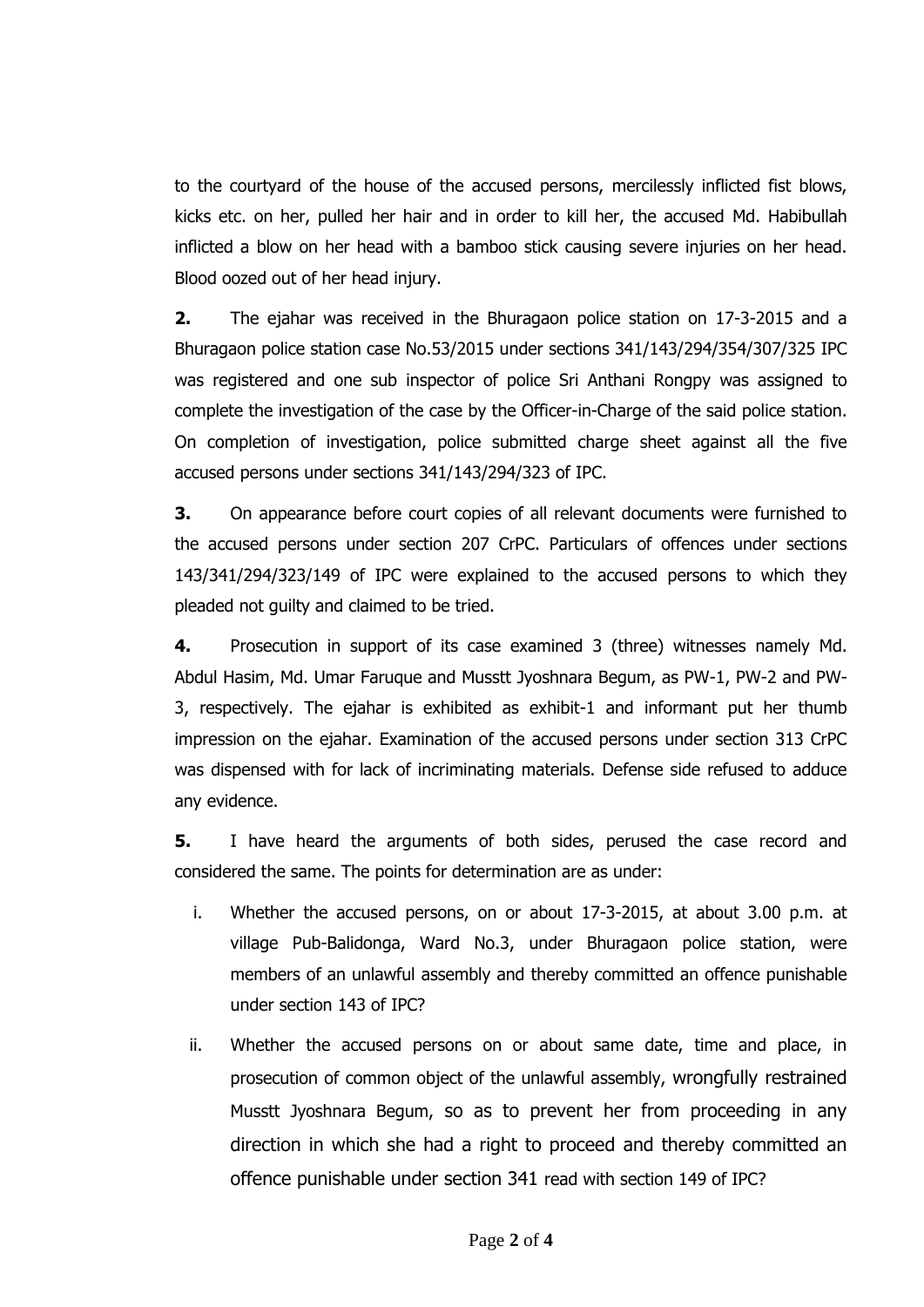- iii. Whether the accused persons on the same date, time and place, in prosecution of common object of the unlawful assembly, uttered obscene words in a public place to the annoyance of Musstt Jyoshnara Begum and thereby committed an offence punishable under section 294 IPC read with section 149 of IPC?
- iv. Whether the accused persons on the same date, time and place, in prosecution of common object of the unlawful assembly, voluntarily caused hurt to Musstt Jyoshnara Begum and thereby committed an offence punishable under section 323 read with section 149 of IPC?

# **Discussion of evidence, decision and reasons therefor:**

**6.** For convenience all the points for determination are taken up together for discussion. PW-1 Md. Abdul Hasim expressed his ignorance about the alleged occurrence and PW-2 Md. Umar Faruque was not present at the time of occurrence and after arrival at home he heard about the quarrel from his elder brother. PW-2 also stated that he does not know why the quarrel took place. PW-3 Musstt Jyoshnara Begum, who is the informant cum alleged victim of the case deposed that the matter has already been amicably settled between them at the intervention of villagers. The informant cum alleged victim also stated that the case was filed due to misunderstanding and she no longer wants to proceed with the case.

**7.** It is seen that there is absolutely nothing in the depositions of the witnesses against the accused persons to implicate them with the alleged offences. In view of the deposition of the witnesses, the prosecution side did not proceed further to summon and examine the remaining witnesses as their evidence is not likely to improve the prosecution case and closed the prosecution evidence and perhaps rightly so.

**8.** For the aforesaid reasons and discussion the points for determination are answered in the negative.

**9.** The prosecution has failed to prove the case against the accused persons. As such, the accused persons are acquitted of the offences under sections 143/341/294/323/149 IPC alleged against them. They be set at liberty forthwith. Their bail bonds are extended for a period of six months from today in view of section 437A CrPC.